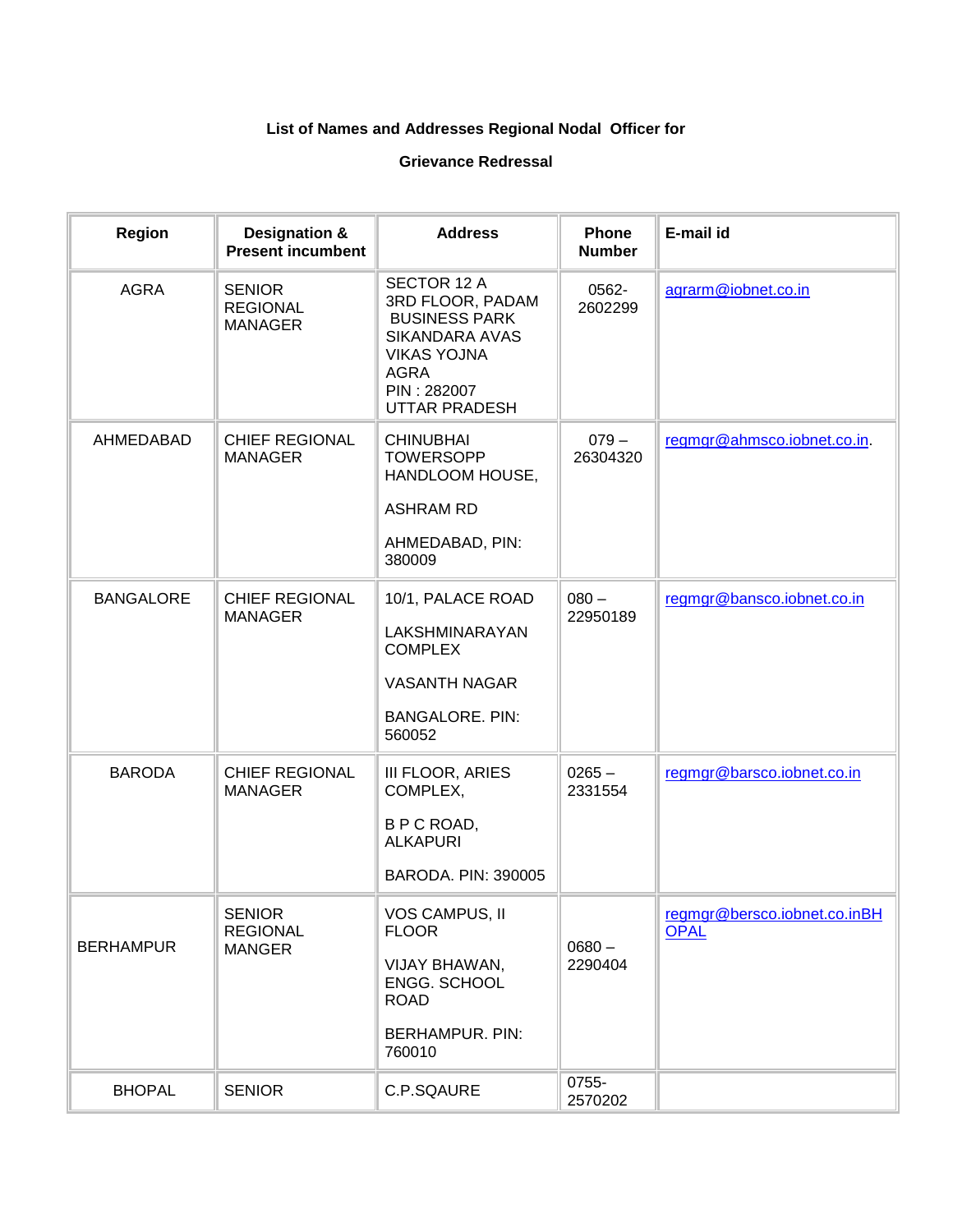| <b>BHOPAL</b>           | <b>REGIONAL</b><br><b>MANAGER</b>                  | 2, MALVIYANAGAR<br><b>BHOPAL-462003</b>                                                                          |                     | bhoregmgr@jaisco.iobnet.co.in |
|-------------------------|----------------------------------------------------|------------------------------------------------------------------------------------------------------------------|---------------------|-------------------------------|
| <b>BHUBANESHWA</b><br>R | <b>CHIEF REGIONAL</b><br><b>MANAGER</b>            | MADHYA PRADESH<br>B/2, WEST SAHID<br><b>NAGAR</b><br>BHUBANESHWAR.<br>PIN: 751007                                | $0674 -$<br>2544171 | regmgr@bhusco.iobnet.co.in    |
| <b>CHANDIGARH</b>       | <b>CHIEF REGIONAL</b><br><b>MANAGER</b>            | SCO-11, MADHYA<br>MARG, SECTOR 7 C<br><b>CHANDIGARH. PIN:</b><br>160019                                          | $0172 -$<br>2792548 | regmgr@chasco.iobnet.co.in    |
| <b>CHENNAI-I</b>        | <b>GENERAL</b><br><b>MANAGER</b>                   | <b>III FLOOR</b><br><b>IOB CENTRAL OFFICE</b><br><b>BLDG (ANNEXE)</b><br>763, ANNA SALAI<br>CHENNAI. PIN: 600002 | $044 -$<br>28521800 | regmgr@chemrc01.iobnet.co.in  |
| CHENNAI-II              | <b>CHIEF REGIONAL</b><br><b>MANAGER</b>            | <b>III FLOOR</b><br><b>IOB CENTRAL OFFICE</b><br><b>BLDG (ANNEXE)</b><br>763, ANNA SALAI<br>CHENNAI. PIN: 600002 | $044 -$<br>28521129 | regmgr@chenrc01.iobnet.co.in  |
| <b>COIMBATORE</b>       | <b>CHIEF REGIONAL</b><br><b>MANAGER</b>            | 11/952, CROSS CUT<br>ROAD GANDHIPURAM<br><b>COIMBATORE. Pin:</b><br>641012                                       | $0422 -$<br>2497173 | regmgr@coisco.iobnet.co.in    |
| <b>DELHI</b>            | <b>GENERAL</b><br><b>MANAGER</b>                   | 2, III FLR, RACHNA<br>BLDG, RAJENDRA<br>PLACE, PUSA ROAD<br>PATEL NAGAR POST,<br>NEW DELHI Pin:<br>110008        | $011 -$<br>25730568 | regmgr@delsco.iobnet.co.in    |
| <b>DEHRADUN</b>         | <b>SENIOR</b><br><b>REGIONAL</b><br><b>MANAGER</b> | 595<br><b>INDIRA NAGAR, MALIK</b><br><b>CHOWK</b><br><b>DEHRADUN</b><br>PIN: 248006<br><b>UTTARANCHAL</b>        | 0135<br>2769640     | dehradunrm@iobnet.co.in       |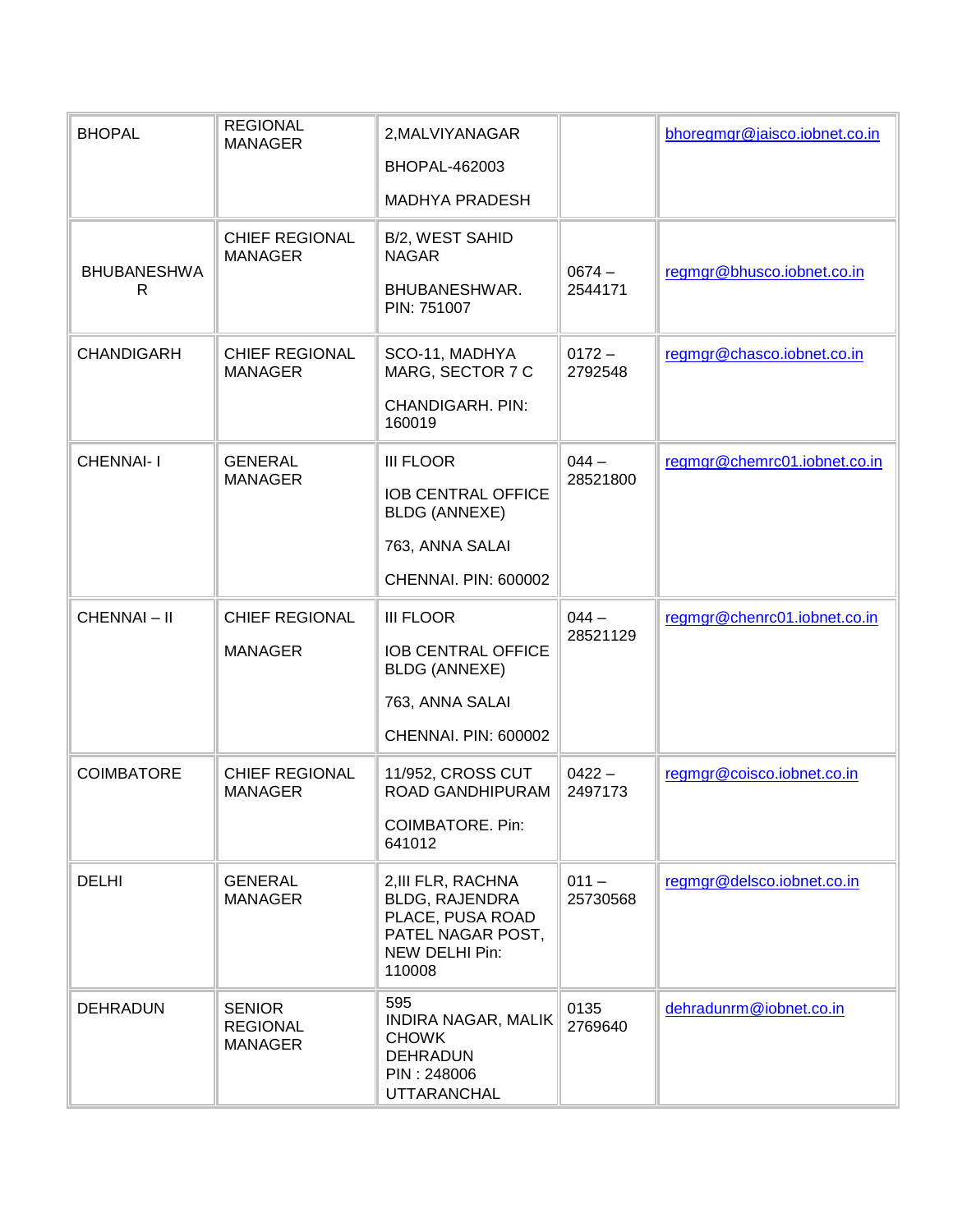| <b>DELHI-NCR</b> | <b>CHIEF REGIONAL</b>                   | M-13, IV FLOOR                                                                             | $011 -$<br>23416618 | regmgr2@delsco.iobnet.co.in   |
|------------------|-----------------------------------------|--------------------------------------------------------------------------------------------|---------------------|-------------------------------|
|                  | <b>MANAGER</b>                          | <b>MIDDLE CIRCLE</b>                                                                       |                     |                               |
|                  |                                         | <b>CANNAUGHT PLACE</b>                                                                     |                     |                               |
|                  |                                         | <b>NEW DELHI</b>                                                                           |                     |                               |
|                  |                                         | 110 001.                                                                                   |                     |                               |
| <b>DINDIGUL</b>  | <b>SENIOR</b>                           | 23, NEW AGRAHARAM                                                                          | $0451 -$            | dinregmgr@madsco.iobnet.co.i  |
|                  | <b>REGIONAL</b><br><b>MANAGER</b>       | PALANI ROAD                                                                                | 2441480             | n                             |
|                  |                                         | DINDIGUL-624001                                                                            |                     |                               |
|                  |                                         | <b>TAMILNADU</b>                                                                           |                     |                               |
| <b>ERNAKULAM</b> | <b>CHIEF REGIONAL</b><br><b>MANAGER</b> | VETTUKATTIL<br><b>BUILDINGS JOS</b><br>JUNCTION, MGRD, ER<br>NAKULAM, KOCHI Pin:<br>682016 | $0484 -$<br>2375896 | regmgr@ernsco.iobnet.co.in    |
| <b>ERODE</b>     | <b>CHIEF REGIONAL</b><br><b>MANGER</b>  | 164/3, MUTHUMARI<br>AMMAN KOIL ST<br><b>THIRUNAGAR</b><br>COLONY - ERODE.<br>Pin: 638003   | $0424 -$<br>2212429 | regmgr@erosco.iobnet.co.in    |
| <b>GOA</b>       | <b>SENIOR</b><br><b>REGIONAL</b>        | <b>II FLOOR</b>                                                                            | $0832 -$<br>2430642 | regmgr@goasco.iobnet.co.in    |
|                  | <b>MANAGER</b>                          | SALGAOCAR CENTRE                                                                           |                     |                               |
|                  |                                         | RUA-DE-OUREM                                                                               |                     |                               |
|                  |                                         | PANAJI. Pin: 403001                                                                        |                     |                               |
| <b>GUWAHATI</b>  | <b>CHIEF REGIONAL</b><br><b>MANAGER</b> | 2 <sup>ND</sup> FLOOR, JUPITARA<br><b>PALACE</b>                                           | 0361-<br>2465145    | guregmgr@calnsco.iobnet.co.in |
|                  |                                         | ABC POLICE POINT                                                                           |                     |                               |
|                  |                                         | <b>GS ROAD</b>                                                                             |                     |                               |
|                  |                                         | <b>GUWAHATI-781 005</b>                                                                    |                     |                               |
|                  |                                         | <b>ASSAM</b>                                                                               |                     |                               |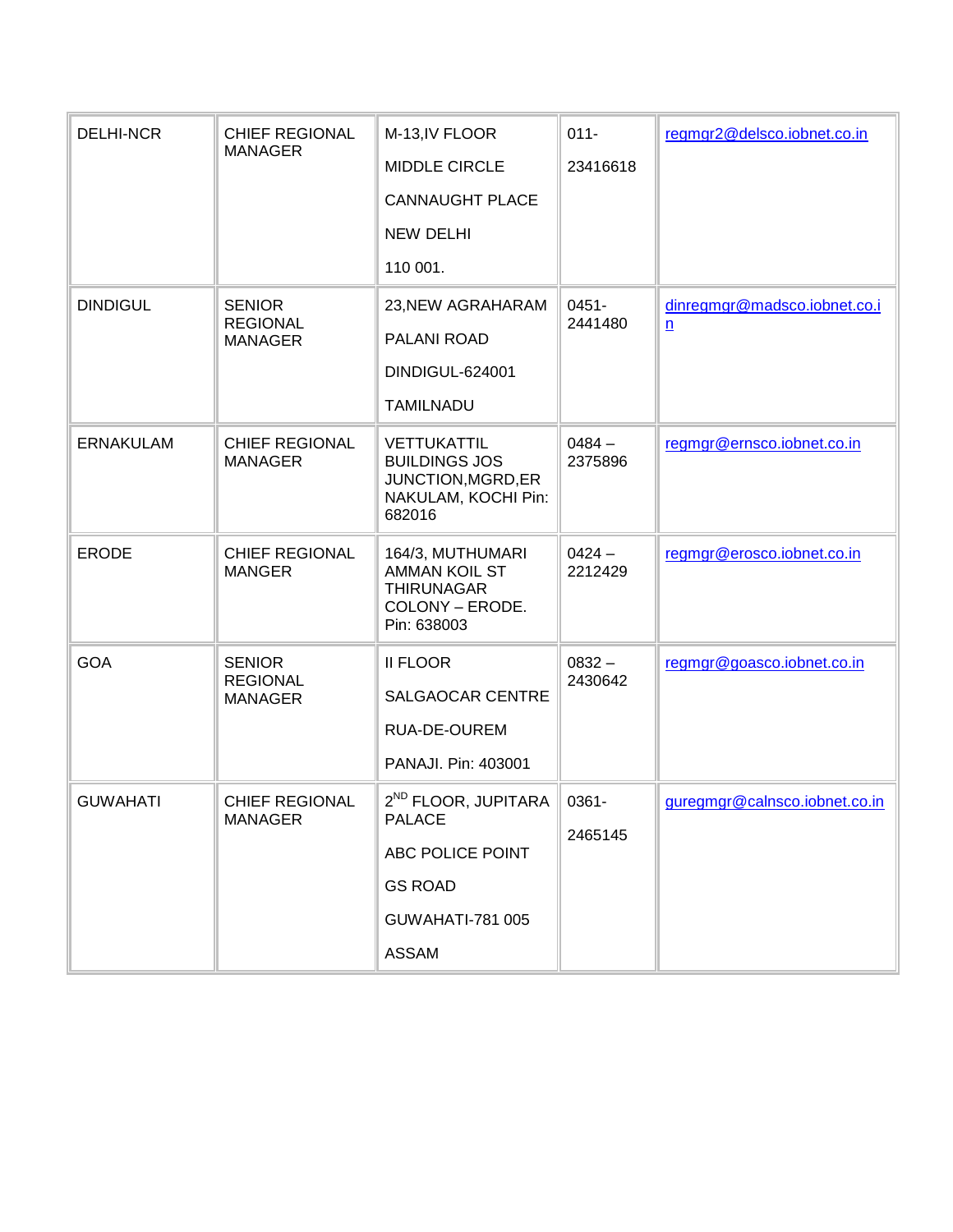| <b>HUBLI</b>            | <b>CHIEF REGIONAL</b><br><b>MANAGER</b> | I FLOOR, MADHAVA<br>ARCADE, CST<br>$NO.1+2+3+4$<br>R S NO 611 B,<br><b>GOKUL ROAD</b><br>HUBLI -<br>580030 | 0836-<br>2307030    |                               |
|-------------------------|-----------------------------------------|------------------------------------------------------------------------------------------------------------|---------------------|-------------------------------|
| <b>HYDERABAD</b>        | <b>CHIEF REGIONAL</b><br><b>MANAGER</b> | 5-9-299, III Flr<br><b>SURYALOK COMPLEX</b><br>GUNFOUNDRY,<br>ABIDS, HYDERABAD.<br>Pin: 500001             | $040 -$<br>23468869 | regmgr@hydsco.iobnet.co.in    |
| <b>JAIPUR</b>           | <b>CHIEF REGIONAL</b><br><b>MANAGER</b> | D-23/A, PRITHVIRAJ<br><b>MARG</b><br>CHANDRA NIVAS-<br>"C" SCHEME<br>JAIPUR. Pin: 302005                   | $0141 -$<br>4032708 | regmgr@jaisco.iobnet.co.in    |
| <b>JALLANDHAR</b>       | <b>CHIEF REGIONAL</b><br><b>MANAGER</b> | <b>LALLY NIWAS</b><br><b>GT ROAD</b><br><b>JULLUNDAR</b><br><b>CITY</b><br><b>PUNJAB</b>                   | 0181<br>5007990     | jalregmgr@ludsco.iobnet.co.in |
| <b>KANCHEEPURA</b><br>M | <b>CHIEF REGIONAL</b><br><b>MANAGER</b> | 69-70, SHEIKPET<br>NADU STREET<br><b>KANCHEEPURAM Pin:</b><br>631501                                       | $044 -$<br>27223260 | regmgr@kansco.iobnet.co.in    |
| <b>KARAIKUDI</b>        | <b>CHIEF REGIONAL</b><br><b>MANAGER</b> | 26/7, COLLEGE ROAD<br>I FLOOR<br><b>SUBRAMANIAPURAM</b><br><b>KARAIKUDI Pin:</b><br>630002                 | $04565 -$<br>226801 | regmgr@karsco.iobnet.co.in    |
| KOLKATA-I               | <b>GENERAL</b><br><b>MANAGER</b>        | 119, $1ST$ FLOOR<br>PARK STREET<br>KOLKATA Pin: 700016                                                     | $033 -$<br>22262300 | regmgr@calmsco.iobnet.co.in   |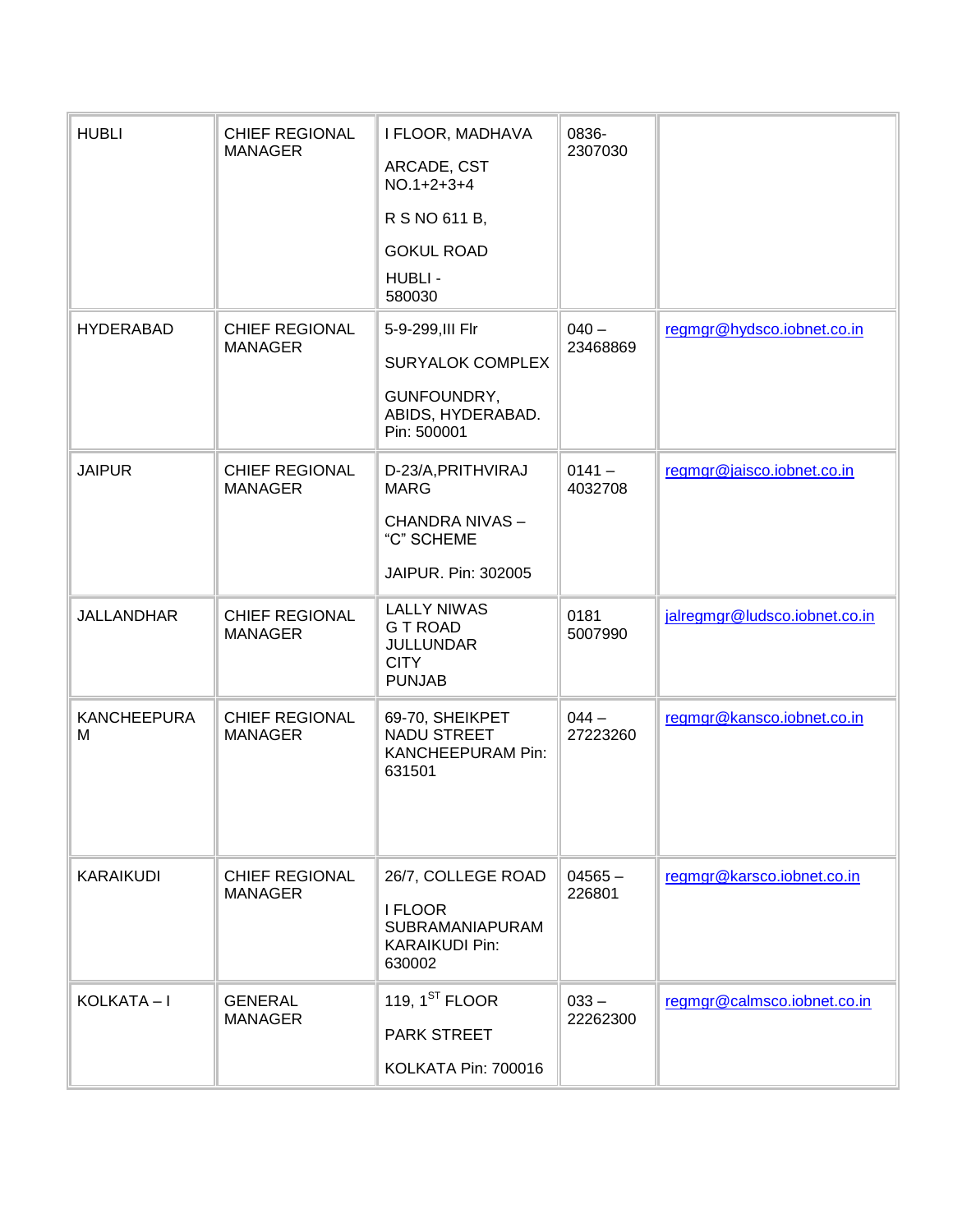| KOLKATA – II     | <b>CHIEF REGIONAL</b><br><b>MANGER</b>             | 119, WHITE HOUSE<br><b>PARK STREET</b><br>KOLKATA Pin: 700016                                                        | $033 -$<br>22175819 | regmgr@calnsco.iobnet.co.in |
|------------------|----------------------------------------------------|----------------------------------------------------------------------------------------------------------------------|---------------------|-----------------------------|
| <b>KOZHIKODE</b> | <b>SENIOR</b><br><b>REGIONAL</b><br><b>MANAGER</b> | 11/41 E $3^{RD}$ FLOOR, M<br><b>SONS ARCA</b><br><b>CHEROOTY ROAD</b><br>KOZHIKODE. Pin:<br>673001                   | $0495 -$<br>2367200 | regmgr@kozsco.iobnet.co.in  |
| <b>LUCKNOW</b>   | <b>SENIOR</b><br><b>REGIONAL</b><br><b>MANAGER</b> | 10, NAV CHETNA<br><b>KENDRA</b><br>III FLR, ASHOK MARG<br><b>LUCKNOW Pin:</b><br>226001                              | $0522 -$<br>2287165 | regmgr@lucsco.iobnet.co.in  |
| <b>LUDHIANA</b>  | <b>CHIEF REGIONAL</b><br><b>MANGER</b>             | 550/1, FOUNTAIN<br><b>CHOWK COLLEGE RD</b><br><b>CIVIL LINES</b><br>LUDHIANA Pin: 141001                             | $0161 -$<br>2445000 | regmgr@ludsco.iobnet.co.in  |
| <b>MANGALORE</b> | <b>SENIOR</b><br><b>REGIONAL</b><br><b>MANAGER</b> | <b>KAYAR MANCH</b><br><b>BUILDING</b><br>M G ROAD<br><b>BALLAL BAGH</b><br><b>MANGALORE</b><br>PIN: 575003           | 0824-<br>2450510    | regmgr1@goasco.iobnet.co.in |
| <b>MADURAI</b>   | <b>CHIEF REGIONAL</b><br><b>MANAGER</b>            | PLOT NO40,<br>80 FEET ROAD<br>ARIGNAR ANNA<br>NAGAR, MADURAI.<br>Pin: 625020                                         | $0452 -$<br>2532854 | regmgr@madsco.iobnet.co.in  |
| <b>MEERUT</b>    | <b>CHIEF REGIONAL</b><br><b>MANAGER</b>            | LIC BLDG, MANGAL<br>PANDE OPP<br><b>CHAUDHARY</b><br><b>CHARAN SINGH</b><br>UNIVERSITY,<br><b>MEERUT Pin: 250005</b> | $0121 -$<br>2761656 | regmgr@meesco.iobnet.co.in  |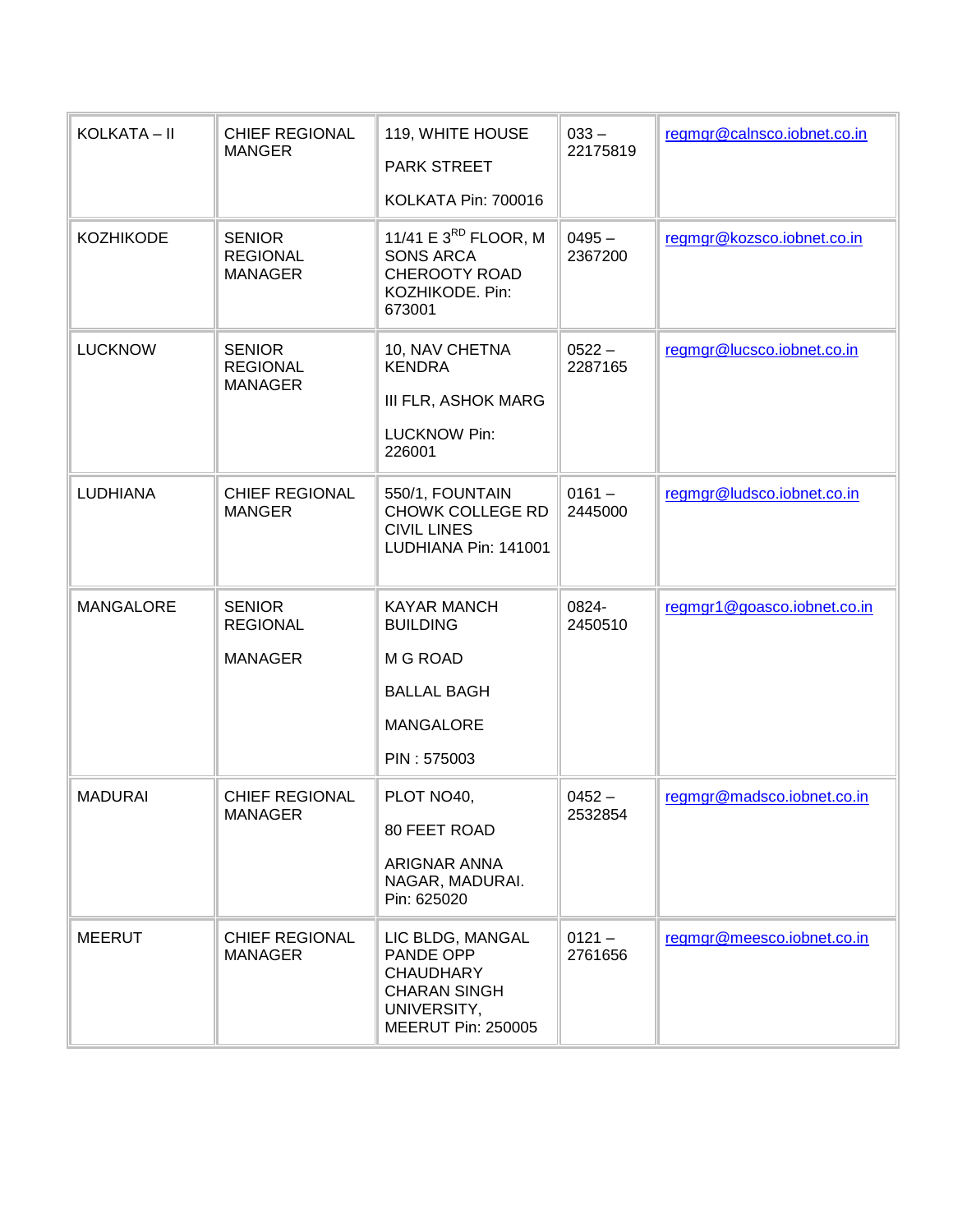| <b>MUMBAI I</b>   | <b>GENERAL</b><br><b>MANGER</b>                    | MAKER TOWER 'E', V<br>FLOOR, CUFFE<br>PARADE,                                                                                                            | $022 -$<br>22174120 |                               |
|-------------------|----------------------------------------------------|----------------------------------------------------------------------------------------------------------------------------------------------------------|---------------------|-------------------------------|
|                   |                                                    | MUMBAI. Pin: 400005                                                                                                                                      |                     | regmgr@mummsco.iobnet.co.in   |
| <b>MUMBAI II</b>  | <b>CHIEF REGIONAL</b><br><b>MANAGER</b>            | SHARADASHRAM<br><b>VIDYA MANDIR</b><br>DADAR WEST,<br>DR.BHAVANI<br><b>SHANKAR</b><br>DADARKAR MARG,<br>MUMBAI - 28<br>PIN: 400028<br><b>MAHARASHTRA</b> | $022 -$<br>29264234 | mumbaillrm@iobnet.co.in       |
| NAGAPATTINAM      | <b>SENIOR</b><br><b>REGIONAL</b><br><b>MANAGER</b> | 584, PUBLIC OFFICE<br>RD VELIPALAYAM<br>NAGAPATTINAM Pin:<br>611001                                                                                      | $04365 -$<br>242115 | regmgr@nagasco.iobnet.co.in   |
| <b>NAGERCOIL</b>  | <b>SENIOR</b><br><b>REGIONAL</b><br><b>MANAGER</b> | 552/1, 1 <sup>ST</sup> FLOOR, M S<br><b>ROAD</b><br><b>VETTURANIMADAM</b><br>NAGERCOIL. Pin:<br>629003                                                   | $04652 -$<br>230107 | regmgr@nagesco.iobnet.co.in   |
| <b>NAGPUR</b>     | <b>SENIOR</b><br><b>REGIONAL</b><br><b>MANAGER</b> | <b>4 C NIRMALA</b><br>APARTMENT, GF,<br><b>TILAK NAGAR</b><br>NAWAB LAYOUT,<br>AMRAVATI ROAD,<br>NAGPUR 33<br>PIN: 440033                                | 0712-<br>2522323    | nagregmgr@jaisco.iobnet.co.in |
| <b>PATNA</b>      | <b>CHIEF REGIONAL</b><br>MANGER                    | II & III F, NASIMA<br>HOUSE, WEST OF<br><b>GANDHI MAIDAN</b><br>PATNA Pin: 800001                                                                        | $0612 -$<br>2219025 | regmgr@patsco.iobnet.co.in    |
| <b>PUDUCHERRY</b> | <b>SENIOR</b><br><b>REGIONAL</b><br><b>MANAGER</b> | 42.1, BRAHMINS<br>STREET,<br>MUDALIARPET,<br><b>PONDICHERRY</b><br>Pin: 605004                                                                           | $0413 -$<br>2207850 | regmgr@pondrc01.iobnet.co.in  |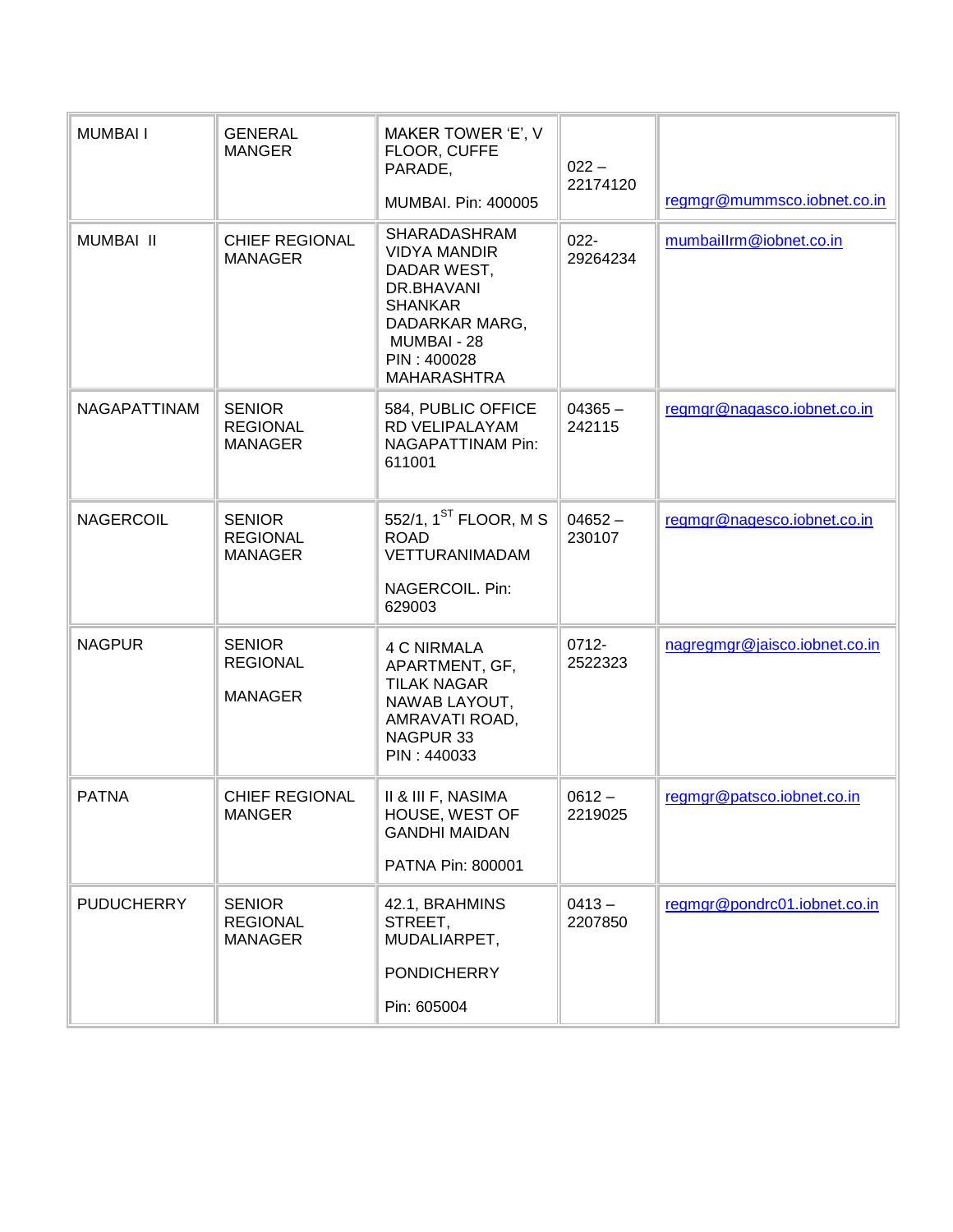| <b>PUNE</b>           | <b>CHIEF REGIONAL</b><br><b>MANAGER</b>            | 759/1 DECCAN<br><b>GYMKHANA</b>                                                                                                             | $020 -$<br>25674730 | regmgr@mumnsco.iobnet.co.in   |
|-----------------------|----------------------------------------------------|---------------------------------------------------------------------------------------------------------------------------------------------|---------------------|-------------------------------|
|                       |                                                    | FC ROAD                                                                                                                                     |                     |                               |
|                       |                                                    | PUNE-411004                                                                                                                                 |                     |                               |
|                       |                                                    | <b>MAHARASTRA</b>                                                                                                                           |                     |                               |
| <b>RAIPUR</b>         | <b>SENIOR</b><br><b>REGIONAL</b><br><b>MANAGER</b> | PHASE 2<br><b>INVESTMENT</b><br><b>BUILDING</b><br>JEEVAN BIMA MARG,<br><b>PANDRI</b><br><b>RAIPUR</b><br>PIN: 492004<br><b>CHATTISGARH</b> | $0771 -$<br>2583914 | rairegmgr@jaisco.iobnet.co.in |
| <b>RAJKOT</b>         | <b>SENIOR</b><br><b>REGIONAL</b><br><b>MANAGER</b> | <b>PAREKH</b><br><b>CHAMBER</b><br><b>DEBAR ROAD</b><br><b>RAJKOT</b><br>PIN: 360001<br><b>GUJARAT</b>                                      | $0281 -$<br>2451901 | rajkotrm@iobnet.co.in         |
| <b>RANCHI</b>         | <b>CHIEF REGIONAL</b><br><b>MANAGER</b>            | ATMARAM BHAVAN<br>RADHESHYAM LANE, MARS61086<br><b>ROAD</b><br>RANCHI <sub>1</sub><br>PIN: 834001                                           | 0651-               | ranregmgr@patsco.iobnet.co.in |
| <b>SALEM</b>          | <b>CHIEF REGIONAL</b><br><b>MANAGER</b>            | 7/54, II F IDEAL<br><b>GARDEN COMPLX</b><br><b>JUNCTION ROAD,</b><br><b>NEAR FIVE ROADS</b><br>SALEM Pin: 636004                            | $0427 -$<br>2443911 | regmgr@salsco.iobnet.co.in    |
| <b>SILIGURI</b>       | <b>SENIOR</b><br><b>REGIONAL</b><br><b>MANAGER</b> | OJAS MALL,<br>1ST AND 2ND FLOOR<br><b>STATION FEEDER</b><br><b>ROAD</b><br><b>SILIGURI</b><br>PIN: 734005<br><b>WEST BENGAL</b>             | 0353<br>2502177     | siligurirm@iobnet.co.in       |
| <b>THANJAVUR</b>      | <b>CHIEF REGIONAL</b><br><b>MANAGER</b>            | 85 P, MARKET ROAD<br>EXTN. THANJAVUR.<br>Pin: 613001                                                                                        | 04362 -<br>231945   | regmgr@tansco.iobnet.co.in    |
| <b>TIRUCHIRAPALLI</b> | <b>CHIEF REGIONAL</b><br><b>MANAGER</b>            | 4, BHARATHIDASAN<br>SALAI, CANTONMENT<br>TIRUCHIRAPALLI. Pin:<br>620001                                                                     | $0431 -$<br>2410744 | regmgr@tri1sco.iobnet.co.in   |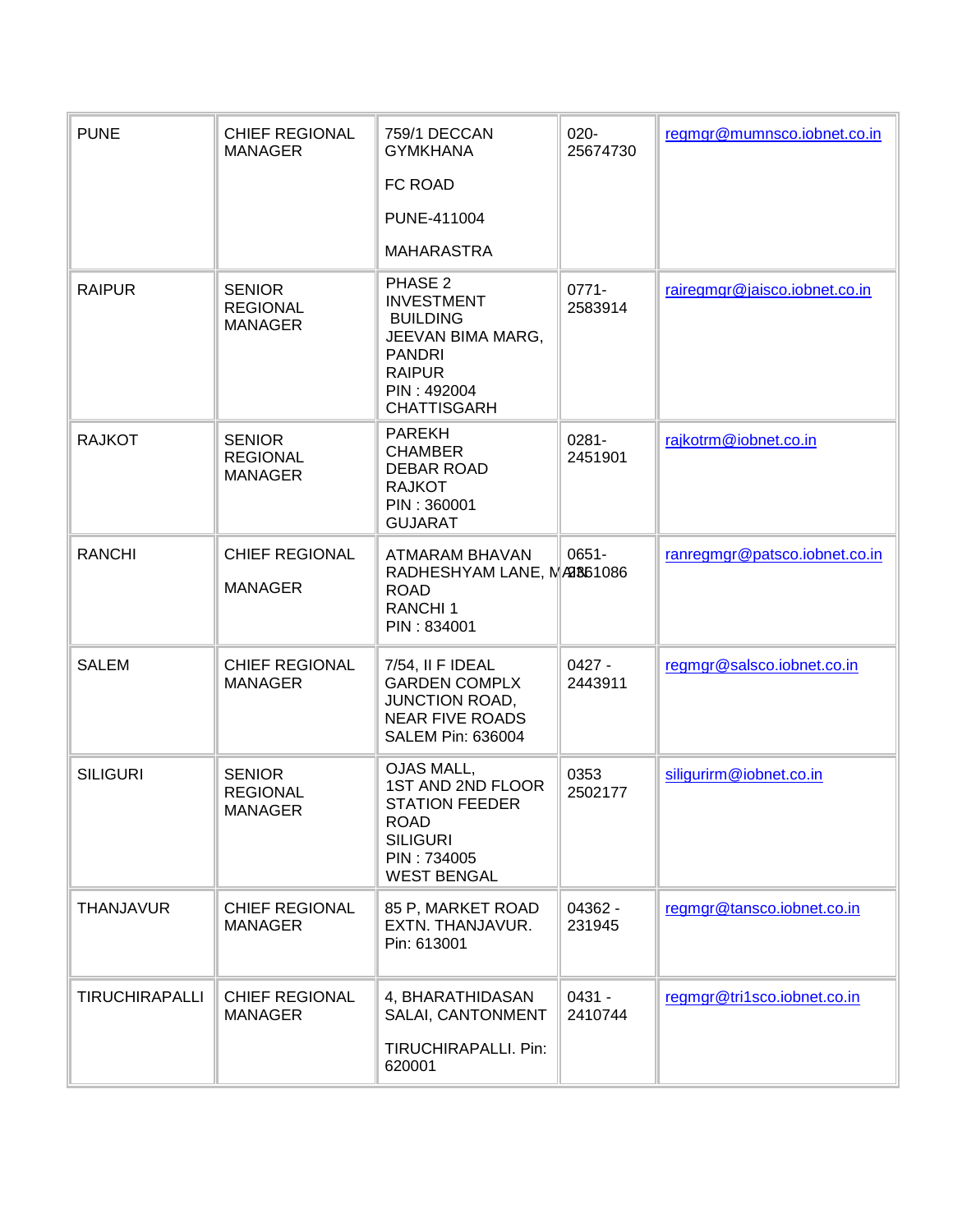| <b>TIRUNELVELI</b>       | <b>CHIEF REGIONAL</b><br><b>MANAGER</b>            | 131, EAST CAR<br><b>STREET</b>                                                                                                                              | $0462 -$<br>2322030 | regmgr@tirsco.iobnet.co.in   |
|--------------------------|----------------------------------------------------|-------------------------------------------------------------------------------------------------------------------------------------------------------------|---------------------|------------------------------|
|                          |                                                    | <b>TIRUNELVELI TOWN</b>                                                                                                                                     |                     |                              |
|                          |                                                    | TIRUNELVELI. Pin:<br>627006                                                                                                                                 |                     |                              |
| <b>TUTICORIN</b>         | <b>CHIEF REGIONAL</b>                              | 65/A, I & II FLOOR                                                                                                                                          | $0461 -$<br>2325367 | regmgr@tutsco.iobnet.co.in   |
|                          | <b>MANAGER</b>                                     | <b>SHANMUGHAM</b><br><b>COMPLEX</b>                                                                                                                         |                     |                              |
|                          |                                                    | IOB BUILDINGS, EAST<br>CAR ST, TUTICORIN.<br>Pin: 628002                                                                                                    |                     |                              |
| <b>THIRUVANANTH</b>      | <b>CHIEF REGIONAL</b>                              | <b>IOB BUILDINGS</b>                                                                                                                                        | $0471 -$            | regmgr@trisco.iobnet.co.in   |
| <b>APURAM</b>            | <b>MANAGER</b>                                     | 26/170 M.G.ROAD                                                                                                                                             | 2463383             |                              |
|                          |                                                    | THIRUVANANTHAPUR<br>AM                                                                                                                                      |                     |                              |
|                          |                                                    | Pin: 695001                                                                                                                                                 |                     |                              |
| <b>VARANASI</b>          | <b>SENIOR</b><br><b>REGIONAL</b><br><b>MANAGER</b> | $C-33/2$<br>II FLOOR, SRI PREM<br><b>COMPLEX</b><br><b>KASI VIDYA PEET ROAD</b><br>CHANDUA SIGRA,<br><b>VARANASI</b><br>PIN: 221002<br><b>UTTAR PRADESH</b> | 0542-<br>2220625    | varregmgr@lusco.iobnet.co.in |
| <b>VELLORE</b>           | <b>CHIEF REGIONAL</b><br><b>MANAGER</b>            | 324, SRI KRISHSNA<br>PLAZA, 1 <sup>ST</sup> FLOOR,                                                                                                          | 0416-<br>2223846    | vel.regmgr@iobnet.co.in      |
|                          |                                                    | RTO ROAD, PHASE III                                                                                                                                         |                     |                              |
|                          |                                                    | <b>SATHUVACHERI</b>                                                                                                                                         |                     |                              |
|                          |                                                    | <b>VELLORE-632 009</b>                                                                                                                                      |                     |                              |
|                          |                                                    | <b>TAMILNADU</b>                                                                                                                                            |                     |                              |
| VIJAYAWADA               | <b>CHIEF REGIONAL</b>                              | 40-9-27, RING ROAD                                                                                                                                          | 0866 -              | regmgr@vijsco.iobnet.co.in   |
|                          | <b>MANAGER</b>                                     | I & II FLOORS, ADJ TO<br>TELCO YARD,                                                                                                                        | 2474820             |                              |
|                          |                                                    | VIJAYAWADA. Pin:<br>520008                                                                                                                                  |                     |                              |
| <b>VISAKHAPATNA</b><br>м | <b>CHIEF REGIONAL</b><br><b>MANAGER</b>            | 13-26-2 APURUPA<br><b>ARCADE</b>                                                                                                                            | 0891 -<br>2728729   | regmgr@vizsco.iobnet.co.in   |